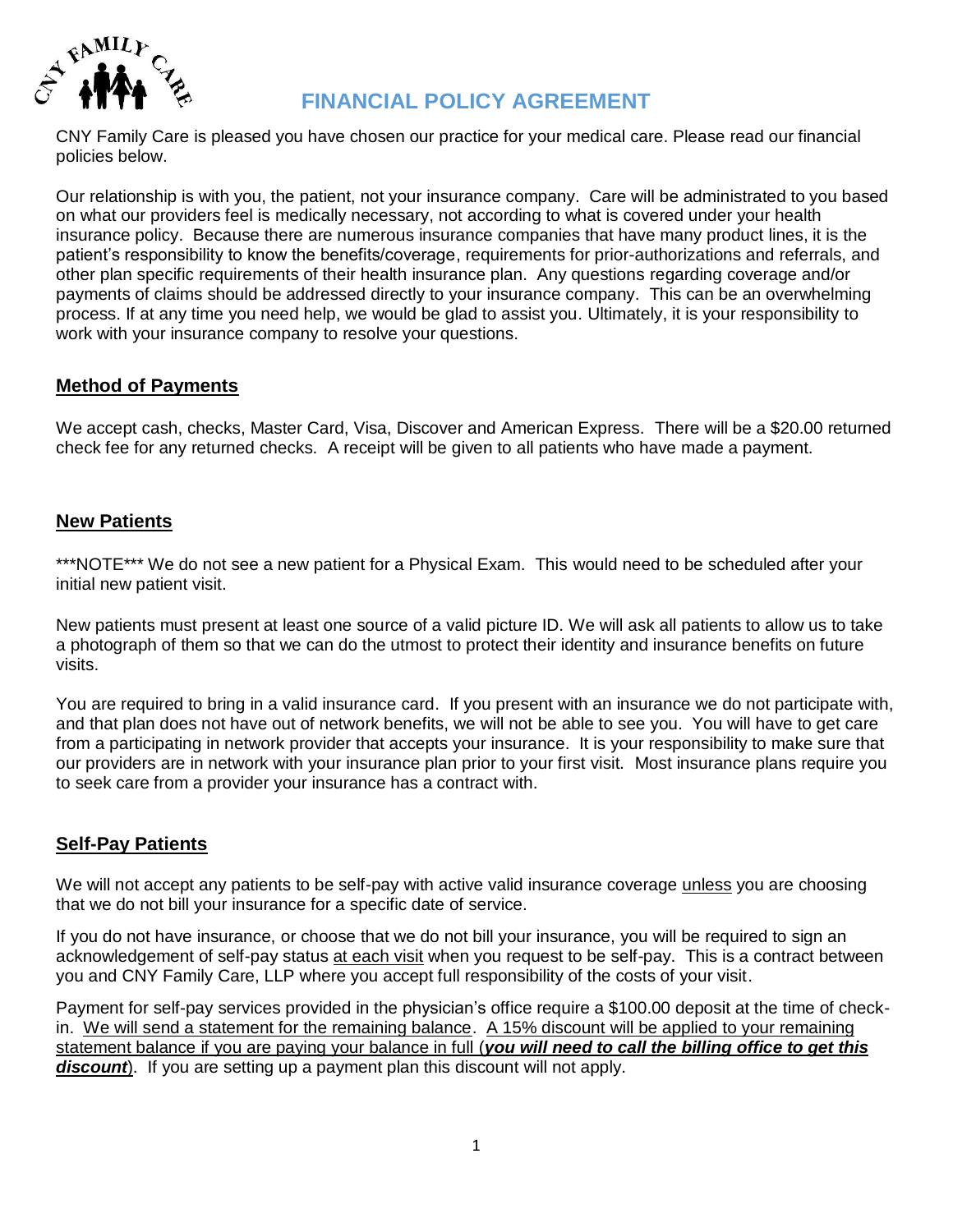# **Patients with Insurance**

Please bring your insurance card to each visit so that our office staff can verify eligibility. Patients who do not have their insurance card at the time of the visit will be billed directly. (Unless insurance can be verified for eligibility and payment on the date of service)

#### **Insurance Changes**

It is your responsibility to inform our staff of any and all insurance changes. If you have changed insurances, you must provide a copy of your new card. Failure to disclose this information may result in a billing to you.

### **Loss of Insurance Coverage**

In the event that you lose your insurance, you must notify the billing office immediately. If your insurance is not valid at the time of service, you will be required to self-pay for services. (See self-pay patient information)

### **Co-Payments**

Co-payments will be collected at the time of service. If you do not pay your co-payment at the time of service, we have the right to deny your visit. Under some insurance policies more than one co-payment may apply. We will bill you for any other co-payment that is due. This is between you and your insurance. If you have questions you will need to call your insurance.

### **Charges Incurred Outside of our Office**

If your visit includes any radiology testing, lab tests, biopsies, pap smears, cultures or any professional services that we do not preform, you will receive separate billing from the company performing the processing and evaluation of those tests. It may take some weeks to receive those bills. Any questions related to these bills cannot be answered by this office and will need to be directed to the billing entity. If you need to have your labs or any testing sent to a specific laboratory or radiology center, you must notify our office before a test is performed.

# **Workers Compensation**

If this is your first workers compensation visit, you MUST bring a copy of the injury report filed with your employer, your employer's address and phone number, the supervisor's name, and your employer's compensation carrier, address, and phone number. If you cannot provide us with this information you will need to call your employer and get this information before you are seen for the day's appointment. No exceptions will be allowed as we are not able to bill your workers compensation claim unless we have this information. Please inform the check-in staff and your provider that your visit is due to a work-related injury. For more information on your responsibilities related to New York State Workers Compensation visit www.wcb.ny.gov.

# **Auto Accident Visits/Liability**

Prior to your visit please inform the check-in staff that your visit is due to an auto related accident. Please give us all of your auto insurance carrier's information, the name, address and phone number and claim number. We will bill your auto carrier as a courtesy, but it is ultimately your responsibility to make sure that your bill is paid. We will bill you if payment is not received from your auto insurance carrier.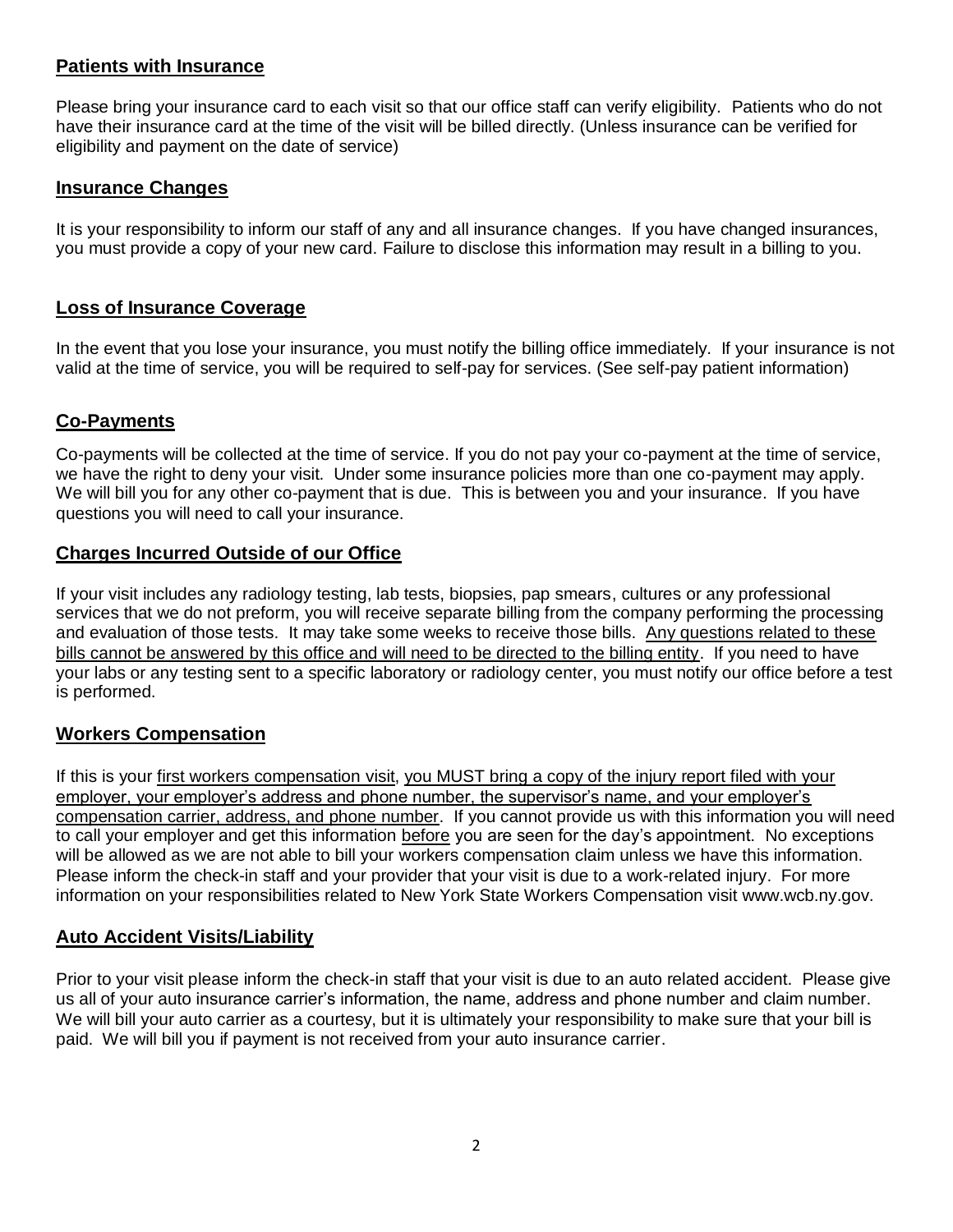## **Delinquent Accounts**

Please understand we reserve the right to report delinquent accounts to a collection agency after all reasonable efforts have been exhausted to obtain payment.

Accounts that are delinquent for more than 60 days, and have not made a payment, are subject to interest charges of 1.5% per month.

Accounts that are delinquent for more than 120 days, and have not made payments, will continue to get the 1.5% interest added to the account. Additionally, at the sole discretion of the physician, the patient may be discharged from the practice. A letter will be sent notifying the patient of discharge. If a patient has been discharged from the practice, they will be given thirty (30) days' notice. During those thirty (30) days they may request emergent medical services only at our practice; routine and preventive services will not be authorized. After the 30 days the patient will need to seek medical treatment by another practice/provider. Discharged patients will still be financially responsible for their account balances with The Collection Agency. The Collection Agency will report the account to the Credit Bureau.

#### **Evening and Weekend hours**

We charge a \$25.00 charge for after hour appointments. This is for appointments from 5:00 PM to 9:00 PM and all-day Saturday and Sunday. If your insurance does not cover this, you will be responsible for this charge. This is a valid charge and most insurances will pay a portion of this fee.

#### **Discharge policy**

CNY Family Care tries very hard to work with all types of patients and their family needs. There are times we are faced with discharging a patient. The following are some reasons why you may be discharged:

If you call and make a new patient appointment and no show 2 times you will not be rescheduled; you will not be allowed to join our practice.

If you no show (without cancellations) more than 3 times you may be discharged.

If you treat our staff inappropriately (yelling, swearing, name calling, etc.) you may be discharged.

If you have a balance that is more than 90 days overdue after your insurance has paid, and you have not set up a payment plan with repeating payments, you may be discharged. Your payment is due upon receipt of your statement. Most situations can be resolved by calling our billing office. If you fail to contact our billing office and/or ignore your billing statements, your account will be considered for discharge.

If you fail to comply with your physician's recommendations, recommended age-related or conditionappropriate testing, or recommended consultation with other qualified professionals (specialists), you may be discharged for non-compliance.

#### **Billing Questions**

We are here Monday – Friday from 8:00AM to 5:00PM. If you have any further questions on this policy, please feel free to contact our billing office with any billing questions. Refer to the Contact Information Section listed below.